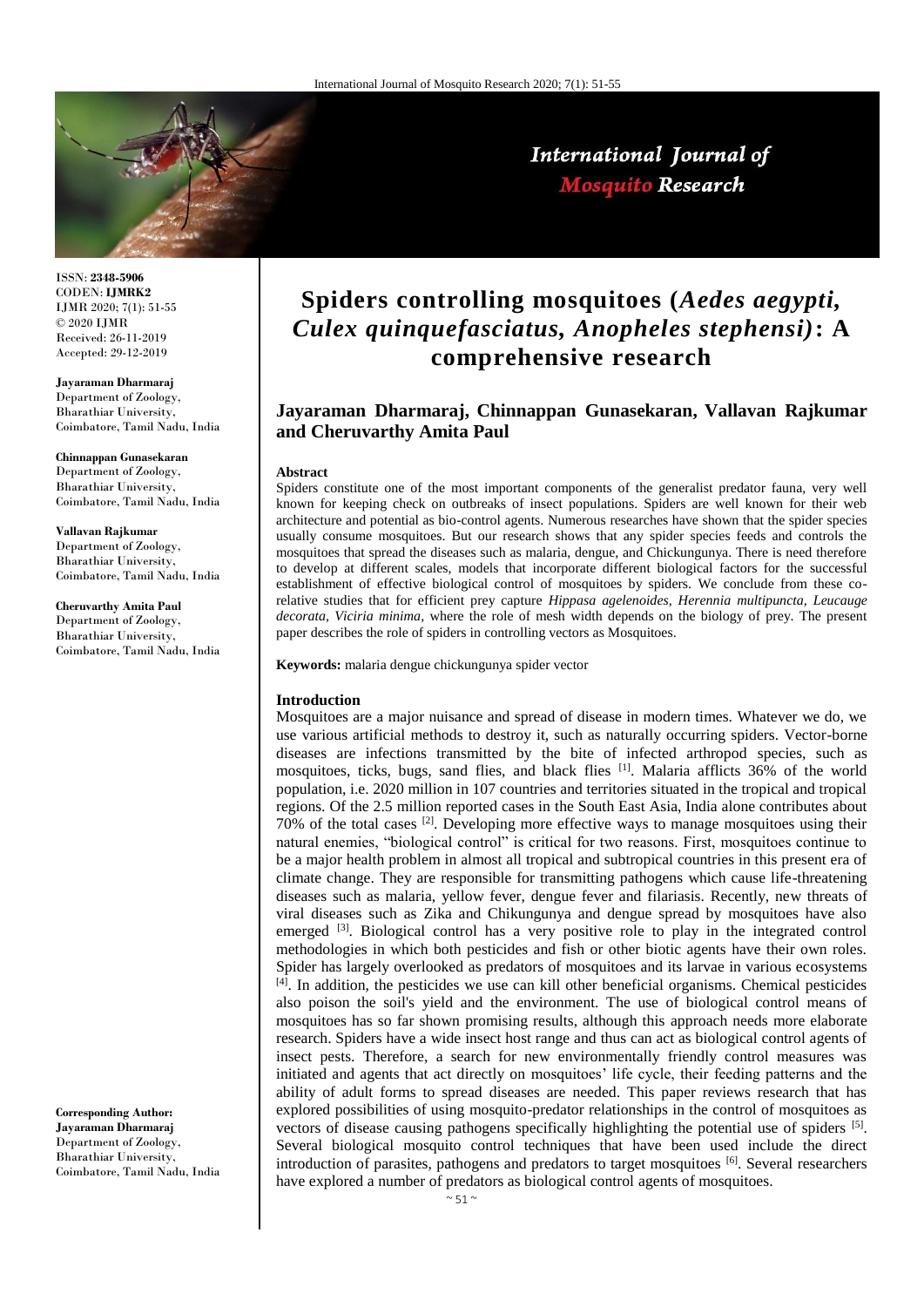These predators may have limited effect on eradicating populations of mosquitoes, but the role of mosquitoes as a prey species is an important consideration for their control [5]. Mermithid nematodes parasitizing mosquitoes have substantial potential for vector control  $[7, 8]$ . Mermithid nematodes, such as *Diximermis peterseni* [9] , *Romanomermis iyengari* [10], and *Strelkovimermis spiculatus* [11] were evaluated for the development of biological control of mosquitoes. All mermithid nematodes were observed to infect the larval stages of their hosts. Other hand, Spider venoms have been shown to contain complex mixtures of a number of different types of molecules, such as neurotoxins  $[12]$  and necrotic and antimicrobial peptides [13]. Also, spider toxins have recently emerged as interesting tools for exploring new antiparasitic targets  $[14, 15]$ . In new research state that Psalmopeotoxin I (PcFK1)  $^{[15]}$ , a peptide isolated from the venom of the tarantula *Psalmopoeus Cambridge*, has been recently shown to possess strong anti plasmodial activity against the intra-erythrocyte stage of *Plasmodium falciparum* in vitro. Malaria constitutes the most widespread infectious disease, affecting over 300 million people [16, 2]. However, spider ankles are the best way to kill mosquitoes. These spiders are one of the most challenging of scientific research. Behavior of jumping spiders and found that they possess an innate predisposition to adopt *Anopheles*-specific prey-capture behavior [17]. Our research here is directly carried out by selecting mosquitoes to feed the spiders. In addition to examining how many mosquitoes there are in each diet, we also report the results of the study on which species kill more mosquitoes.

## **Materials and methods**

The study was conducted at Bharathiar University, Coimbatore district. The study area type's maximum and minimum temperature recorded in winter and summer were  $18^{\circ}$ C and  $9^{\circ}$ C and  $25^{\circ}$ C, represent and average relative humidity 23% to 88%, Pressure 1007 mbar to 1018mbar. All mosquito larvae collected from different locations of Coimbatore. The present study was conducted from April to November 2019.

### **Spider and mosquitoes collection**

Bushes tree trunks, forest floor, foliage and grass lands were all searched for the adults mosquitoes and spiders and collected by using various methods such as hand picking, pitfall trapping, sweep netting, cryptic methods. Collected mosquitoes and spiders were preserved and identified by using standard reference. Hence, different larvae are reared in a separate plastic container. Container height 30 cm width 12 cm. Every plastic container was separated by mesh in the middle of the container. The mesh has three to five holes, which has used for adult mosquitoes came out on the mesh from water. Only one spider living in the mesh for analyses the feeding of mosquitoes. Those same methods in every container have different spider species.

All containers are covered with wooden board. Every 30 minutes should examine the number of spiders feeding. It examines what kind of mosquitoes feed by different spider species. The identification of spiders was done following Tikader method, as well as a pictorial guide  $[18, 19]$  and identification of mosquitoes was done following [20], after this the experiments were conducted and studied the predatory potential of spiders on mosquitoes and its larvae in the laboratory, at room temperature, and the average consumption rate was calculated.

## **Result and discussion**

In experiment was conducted to study of the predatory of 6 families on larvae and adults of 3 different mosquitoes (Table 1). Spiders were collected from different habitats of the study area and maintained in the experimental setup, made by plastic container and covered by wooden boards. In the wooden board contain with micro holes. Each was provided one species of spider. At first, equal quantity of mosquito larvae was introduced in all 8 experimental setup. Every 30 minutes the readings were taken and the average consumption rate of each spider family of mosquito's larvae was calculated. The same experiment was repeated for adult mosquitoes.

Maximum number of *Aedes aegypti* mosquitoes eaten by all spider species. *Hippos agelenoides* species were captured *Aedes aegypti* 8 in number. *Leakage decorate* captured *Culex Quinque*faciatus 8 in number. *Viceroy minima* has captured and eaten 7 *Anopheles stephensi*. Other spiders eat less than 5 in number. Spiders have largely been overlooked as predators of mosquitoes and its larvae in various ecosystems, yet they play an important role as stabilizing agents or regulators of insect populations in agro-forest and other terrestrial ecosystems [21]. The spider families included Oxyopidae, Lycosidae, Nephilidae, Salticidae, Tetragnathidae and Thomisidiea. Their results also sowed the spider families based on consumption of adults of mosquitoes (Table 1). Jackson and Nelson (2012) [22] discovered that *E. Culicivora*  preyed on mosquitoes, especially females engorged after a blood meal. Generally, Salticidae like *E*. *Culicivora* have unique, complex eyes and an ability to see prey in remarkably fine detail  $[23, 24]$ . There is no doubt that spiders can only control mosquitoes more than other ankles. And this research can only help spiders to control mosquito-borne diseases more accurately. Jackson and Cross  $(2015)$   $[25]$  also explain that while many spiders eat mosquitoes, a spider is not automatically a mosquito specialist if it eats mosquitoes, or even if it primarily eats mosquitoes. Instead, specialization pertains to predators being adaptively fine-tuned to specific types of prey. The selected mosquito species are diseasecausing organisms in India. Our research clearly demonstrates that spiders are the right solution to destroy this. It is the duty of each to save these spider species properly. In addition, the best way is to protect the spider's habitat from any harm (Table 2 and 3) (Figure 1, 2, 3 and 4).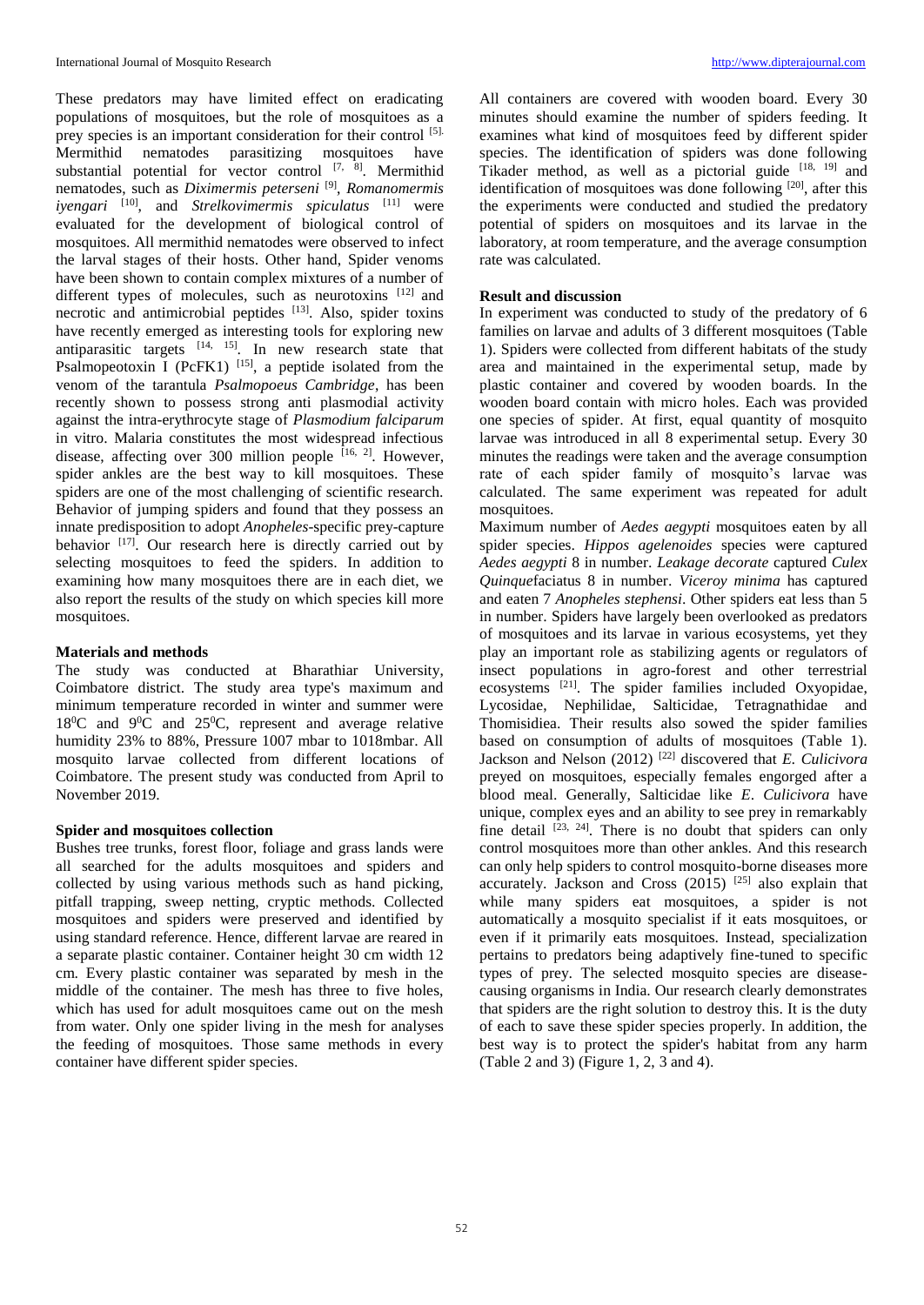| S. No | Family                       | <b>Species</b>           |  |
|-------|------------------------------|--------------------------|--|
|       | Oxyopidae (Thorell, 1870)    | Peucetia viridana        |  |
|       | Lycosidae (Sundevall, 1833)  | Hippasa agelenoides      |  |
| 3     | Nephilidae (Simon, 1894)     | Nephilengys malabarensis |  |
|       |                              | Herennia multipuncta     |  |
|       | Salticidae (Blackwall, 1841) | Phintella vittata        |  |
|       |                              | Viciria minima           |  |
|       | Tetragnathidae (Menge, 1866) | Leucauge decorata        |  |
|       | Thomisidae (Sundevall, 1833) | Thomisus rigoratus       |  |

**Table 1:** List of selected spider species in family wise.

**Table 2:** List spider species that captured Aedes aegypti, Culex quinquefasciatus and Aniphles stephensi in numbers

| S. No | <b>Species</b>           | Aedes aegypti | Culex quinquefasciatus | Anopheles stephensi |
|-------|--------------------------|---------------|------------------------|---------------------|
|       | Peucetia viridana        |               |                        |                     |
|       | Hippasa agelenoides      |               |                        |                     |
|       | Nephilengys malabarensis |               |                        |                     |
|       | Herennia multipuncta     |               |                        |                     |
|       | Phintella vittata        |               |                        |                     |
|       | Viciria minima           |               |                        |                     |
|       | Leucauge decorata        |               |                        |                     |
|       | Thomisus rigoratus       |               |                        |                     |
| Total |                          | 40            | 34                     | 38                  |

**Table 3:** Total number of mosquitoes captured by spiders species

| S. No | <b>Species</b>           | <b>Total no of Mosquitoes</b> |
|-------|--------------------------|-------------------------------|
|       | Peucetia viridana        |                               |
|       | Hippasa agelenoides      | 18                            |
|       | Nephilengys malabarensis |                               |
|       | Herennia multipuncta     | 18                            |
|       | Phintella vittata        | 12                            |
|       | Viciria minima           | 16                            |
|       | Leucauge decorata        | 18                            |
|       | Thomisus rigoratus       |                               |



**Fig 1:** Start of test: test spider in predator chamber and walks down to prey chamber.



**Fig 2:** Percentage consumption of mosquitoes *Aedes aegypti* by spider species.



**Fig 3:** Percentage consumption of mosquitoes *Anopheles stephensi*  by spider species.



**Fig 4:** Percentage consumption of mosquitoes *Culex quinquefasciatus* by spider species.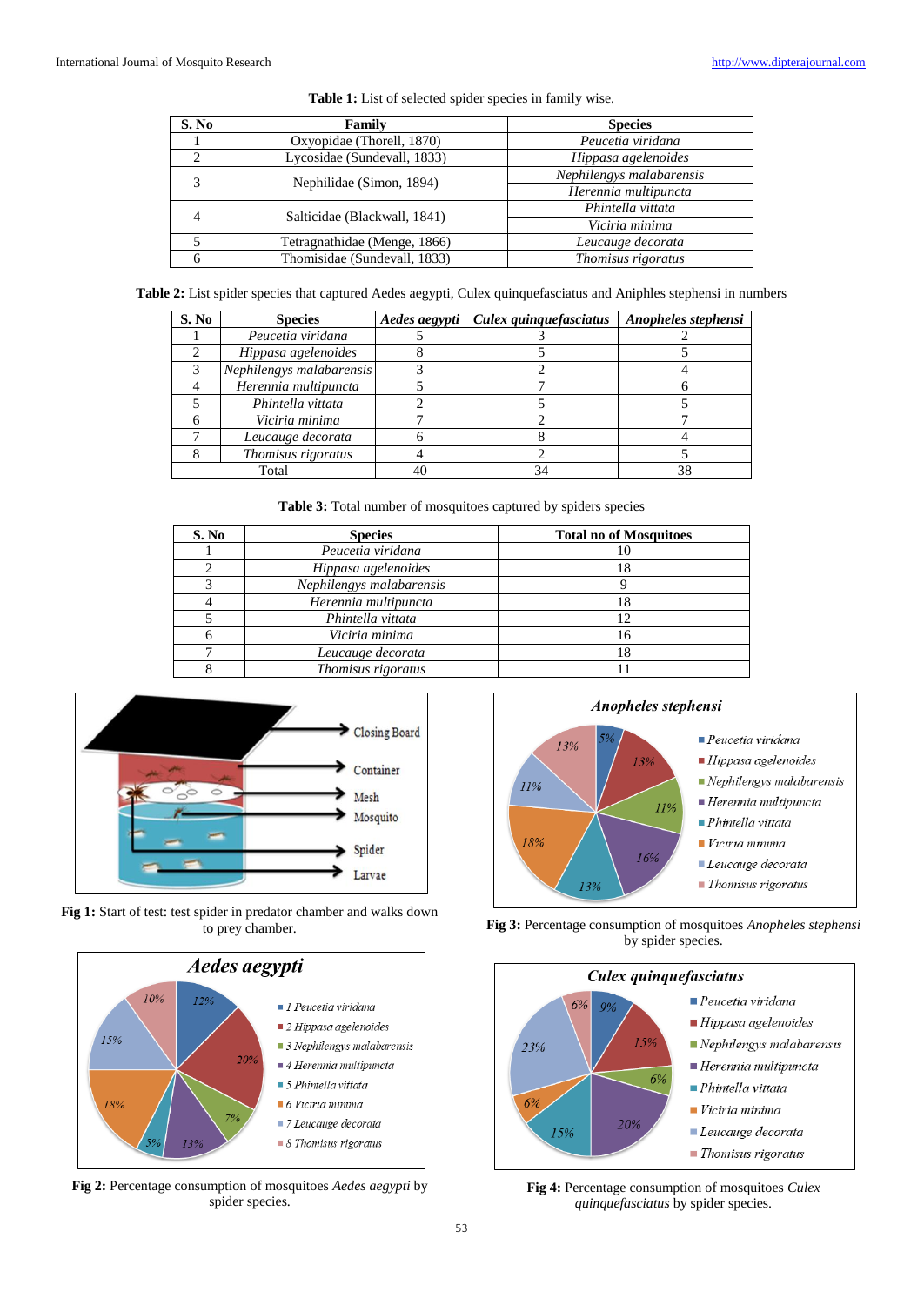

**Fig 5:** List spider species that captured total mosquitoes in numbers

#### **Conclusion**

This research has shown that spider predation could be of great ecological significance in suppressing mosquito populations. Management of spider populations could provide the additional control of adult mosquitoes needed to reduce the transmission of mosquito-borne diseases. The question to be asked is on the possibility of utilizing spiders for biological control in, especially throughout Asia. There is need therefore to develop at different scales, models that incorporate different biological factors for the successful establishment of effective biological control of mosquitoes by spiders. Methods of monitoring effectiveness of control and highlighting and solving potential problems before releases need to be developed. Arachnologists suggest that spiders could become of greater importance, if it were possible to increase the numbers of spiders. This is only possible if all of the spider researcher and enthusiasts scientists participate and implement it, not only integrated pest management. The research confirms that the last spiders are the only ones that can control the mosquitoes.

## **Acknowledgements**

I extremely thanks to my guide Dr. C. Gunasekaran Assistant Professor, Department of Zoology, Bharathiar University forgave support my research.

#### **References**

- 1. Confalonieri U, Menne B, Akhtar R, Ebi KL, Hauengue M, Kovats RS *et al*. Impacts, Adaptation and Vulnerability. Contribution of Working Group II to the Fourth Assessment Report of the Intergovernmental Panel on Climate Change. Parry ML, Canziani of, Palutikof JP, van der Linden PJ, Hansson CE (eds). Cambridge University Press, Cambridge, UK, 2007, 391- 431.
- 2. Snow RW, Guerra CA, Noor AM, Myint HY, Hay SI. Theglobal distribution of clinical episodes of Plasmodium falci-parum malaria. Nature. 2005; 434:214-217.
- 3. Chandra G, Bhattacharjee I, Chatterjee SN, Ghosh A. Mosquito control by larvivorous fish. Indian J Med Res. 2008; 127:13-27.
- 4. Krishna KL, Kritika T, Trigunayat M. Spiders in mosquito control. International Journal of Environmental Engineering and Management, 2013, 331-338.
- 5. Jenias N, Silvia D, Phelex M. The future of mosquito control: The role of spiders as biological control agents: A review. International journal of Mosquito research.

2017; 5(1):06-11.

- 6. Eldridge BF. The Biology and Control of Mosquitoes in California, California Department of Public Health Vector Control Technician Certification Training Manual. Sacramento, California, 2008, 84.
- 7. Platzer EG. Biological Control of Mosquitoes with Mermithids. Journal of Nematology. 1981; 13(3):257- 262.
- 8. Kobylinski KC, Massamba S, Black WIV, Foy BD. Mermithid nematodes found in adult Anopheles from southeastern Senegal. Parasites & Vectors. 2012; 5:131.
- 9. Petersen JJ, Willis OR. *Diximermis peterseni* (Nematoda: Mermithidae): A potential biocontroagent of Anopheles mosquito larvae. Journal of Invertebrate Pathology. 1974; 24(1):20-23.
- 10. Santamarina MA, Perez PR, Martinez TSH, Canton LE, Ambrosio GF. The *Romanomermis iyengari* parasite for *Anopheles pseudopunctipennis* suppression in natural habitats in Oaxaca State, Mexico. Revista Panamericana de Salud Publica. 1999; 5:23-28.
- 11. Sanad MM, Shamseldean MSM, Elgindi AEY, Gaugler R. Host penetration and emergence patterns of the mosquito-parasitic mermithids *Romanomermis iyengari* and *Strelkovimermis spiculatus* (Nematoda: Mermithidae). J Nematol. 2013; 45:30-38.
- 12. Escoubas P, Diochot S, Corzo G. Structure and pharmacology of spider venom neurotoxins. Biochimie. 2000; 82:893-907.
- 13. Corzo G, Escoubas P. Pharmacologically active spider peptide toxins. Cell. Mol. Life Sci. 2003; 60:2409-2426.
- 14. Silva J, Daffre S, Bulet P. Isolation and characterization of gomesin, an 18-residue cysteine-rich defense peptide from the spider *Acanthoscurria gomesiana* hemocytes with sequence similarities to horseshoe crab antimicrobial peptide of the tachyplesin family. J Biol. Chem. 2000; 275:33464-33470.
- 15. Choi SJ, Parent R, Guillaume C, Deregnaucourt C, Delarbre C, Ojcius DM *et al*. Isolation and characterization of Psalmopeotoxin I and II: Two novel anti-malarial peptides from the venom of the tarantula *Psalmopoeus cambridgei*. FEBS Lett. 2004; 572:109- 117.
- 16. Snow RW, Trape JF, Marsh K. The past, present and future of childhood malaria mortality in Africa. Trends Parasitol. 2001; 17:593-597.
- 17. Ximena JN, Robert RJ, Godfrey S. Use of Anophelesspecific prey-capture behavior by the small juveniles of *Evarcha culicivora*, a mosquito-eating jumping spider. The Journal of Arachnology. 2005; 33:541-548.
- 18. Levi LR. Spider and their kin. St. martins press, Newyork, 2002.
- 19. Sebastian PA, Peter KV. Spiders of India, University Press publication, 2009.
- 20. Leopoldo M, Rueda. Pictorial keys for the identification of mosquitoes (Diptera; Culicidae) associated with Dengue Virus Transmission. Zootaxa. 2004; 589:1-60.
- 21. Lawania KK, Trigunayat K, Trigunayat MM. Spiders in Mosquito Control. International Journal of Environmental Engineering and Management. 2013; 4(4):331-338.
- 22. Jackson RR, Nelson XJ. *Evarcha culicivora* chooses blood-fed Anopheles mosquitoes but other East African jumping spiders do not. Medical and Veterinary Entomology. 2012; 26:233-235.